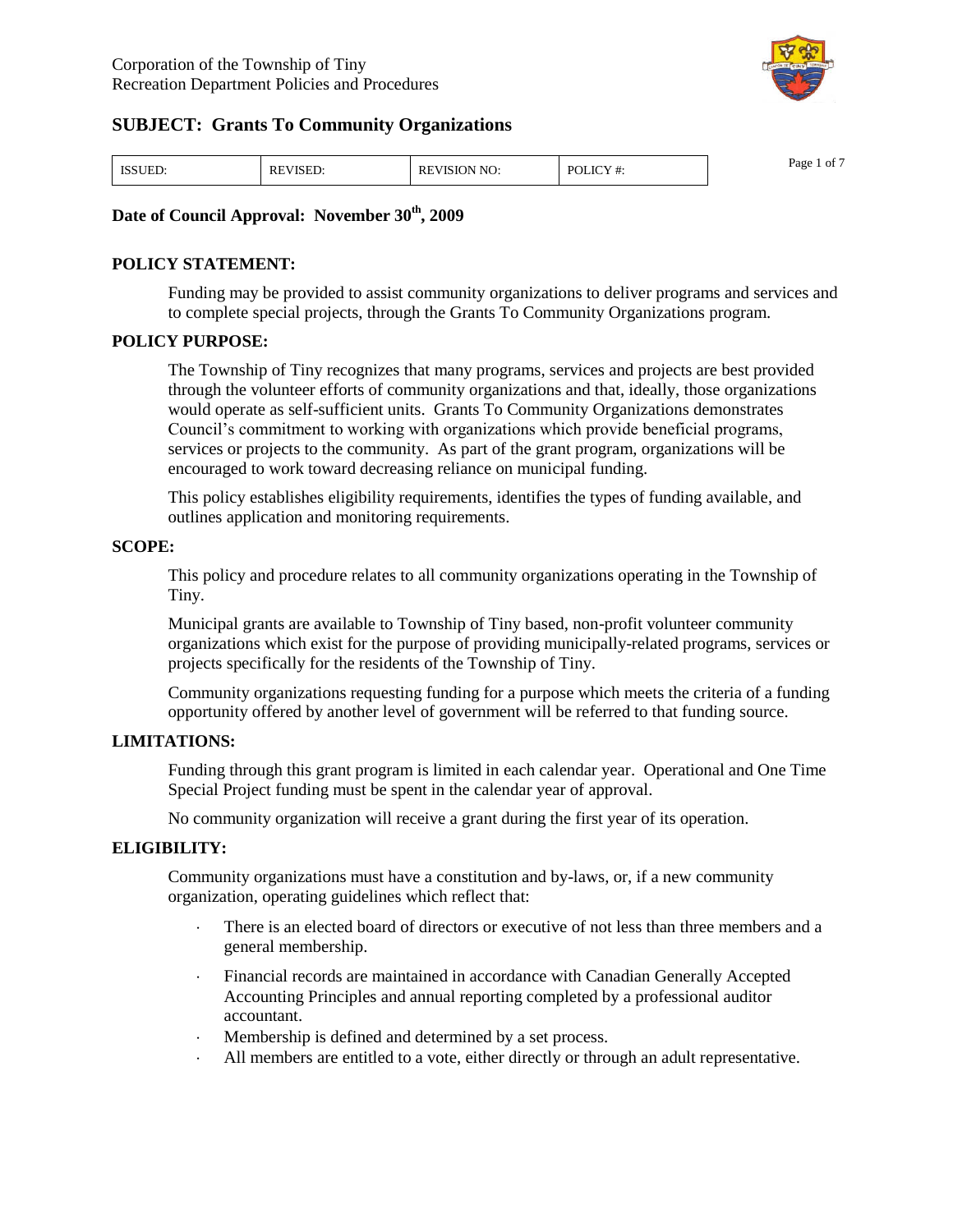

|  | K. | $\mathbf{v}$<br>NI | DC<br>и | Page<br>' ot |
|--|----|--------------------|---------|--------------|
|--|----|--------------------|---------|--------------|

- Membership is available to all Township of Tiny residents on a first-come first-served basis without restriction, unless the restriction is allowed pursuant to the Ontario Human Rights Act.
- An annual general meeting is held at which a board or executive members are elected from the general membership through a democratic election process.
- The community organization will dispose of any assets in its possession at the time of its dissolution in a responsible manner and as required by law.
- Commercial General Liability (CGL)Insurance including premises and all operations of not less than \$2,000,000 inclusive per occurrence for third party Bodily Injury and Property Damage by an insurance company authorized by law to carry on business in the Province of Ontario.

### **TYPES OF FUNDING:**

Three categories of funding are available: operating funding; one time special project funding; and leadership training.

*Operating Funding:* available to assist with general operating expenses of a community organization, including administrative and program-related expenses, and is limited to 80% of a community organization's total operating expenses (grants transferred from the Township to the community organization will not be included in the community organization's operating expense total). Township staff will continue to work with community organizations to decrease their dependency on Township funding.

*One Time Special Project Funding:* available to assist community organizations with specific one-time projects to be carried out in the year in which the grant is awarded. The definitions of events outlined in the Special Events Policy will be considered during the grant application process. This type of funding could include such things as equipment and supplies.

 Special Projects: will be considered as one time expenditures on things like: community fairs; community celebrations; community organization sponsored picnics, concerts, provincial/national sport tournaments; National Statutory celebrations; etc.

*Leadership Training:* assistance for instructional sessions including seminars, coaching and training clinics for *volunteer coaches, referees, umpires.* Applicants must demonstrate that training will be utilized to benefit the Township of Tiny and may be granted for: 100% of registration costs to a maximum of \$50.00 per occurrence; levels 1,2,3 of the National Coaching Certification Program or its equivalent; recertification of the same training in year of expiry.

# **CRITERIA**

Township residency requirements:

- Grants will be made to Township of Tiny community organizations comprised of: individuals who reside permanently in the Township; and students who reside in the Township at least 8 months during the calendar year and are registered in a post educational institution.
- A minimum of 85% of eligible organization's membership must reside in the Township.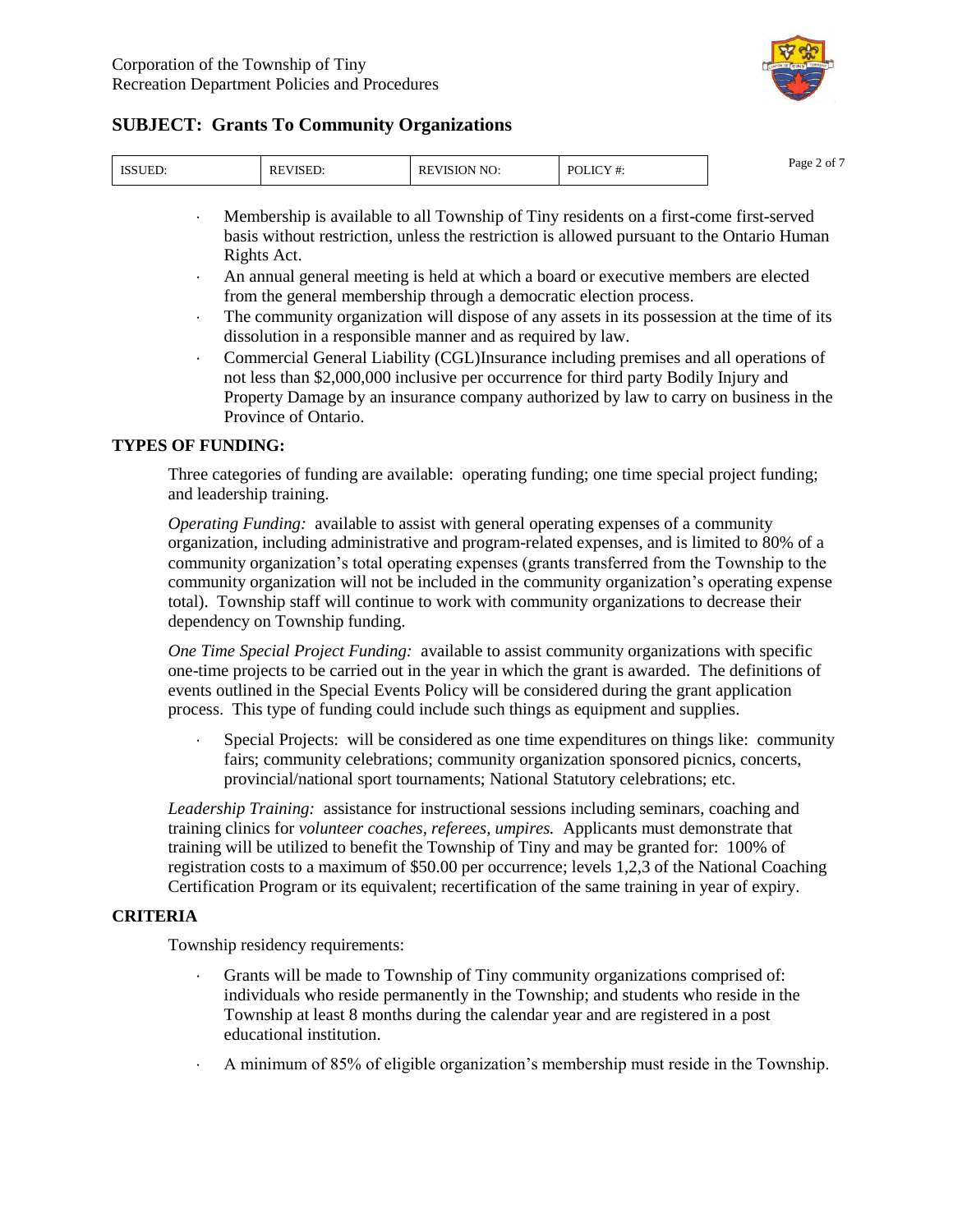

| TCT<br>ாயக | $  -$<br>КF<br>برنديد | ™NO.<br>$\mathbf{N}$<br>ĸс<br>൸ | P∩ì<br>OLIC<br>ι π. | $\sim$ $-$<br>Page<br>OI.<br>-- |
|------------|-----------------------|---------------------------------|---------------------|---------------------------------|
|------------|-----------------------|---------------------------------|---------------------|---------------------------------|

 Exceptions: a community organization that draws on membership from the Towns of Midland and Penetanguishene, and Townships of Springwater and Tay in order to build or sustain their membership but does not exclude Township residents; and membership restrictions based on skill level, facility limitations or age may be permitted however membership is not closed to Township residents if non-residents make up any portion of the membership.

Grants will be granted if the applicant can demonstrate:

- Community support for the program and/or service.
- A need for financial assistance.
- Funding is not available from other sources.

Applicants must demonstrate its commitment to the following:

- Collaboration –community organizations working with each other, with other residents, public/private organizations. Must demonstrate at least two of the following:
	- Information, expertise, resources shared on a regular basis.
	- Program/service coordinated with those offered by other organizations.
	- Other funding partners are developed.
- Accessibility –encouraging participation of all residents, fees are appropriate, and program/service is convenient to access. Must demonstrate at a minimum the following:
	- Adherence to the Human Rights Code.
	- Available to the general public.
	- Fees are appropriate for program/service.
	- Program/service in accordance with community standards for this type of service.
- Effectiveness –when impacts of program/service outcomes can be identified and measured and are consistent with the organization's mandate and positive for community. Must demonstrate at a minimum the following:
	- Clearly stated mandate, mission, objectives and that programs/service are consistent with the mandate.
	- Regularly review program/service to ensure continuing relevance to the community.
	- Maintain data on participants to plan program/service.
	- Operating in a cost effective manner.
	- Deliver programs on a self sufficient basis.
- Accountability –when the community organization exhibits sound financial and management practices and responds to the changing needs of the community. Must demonstrate at a minimum the following:
	- Follow democratic governance practices and answerable to membership and public.
	- Independent volunteer board of directors.
	- Financial need is justified based on community organization's impact on the community and ability to generate financial support from the community.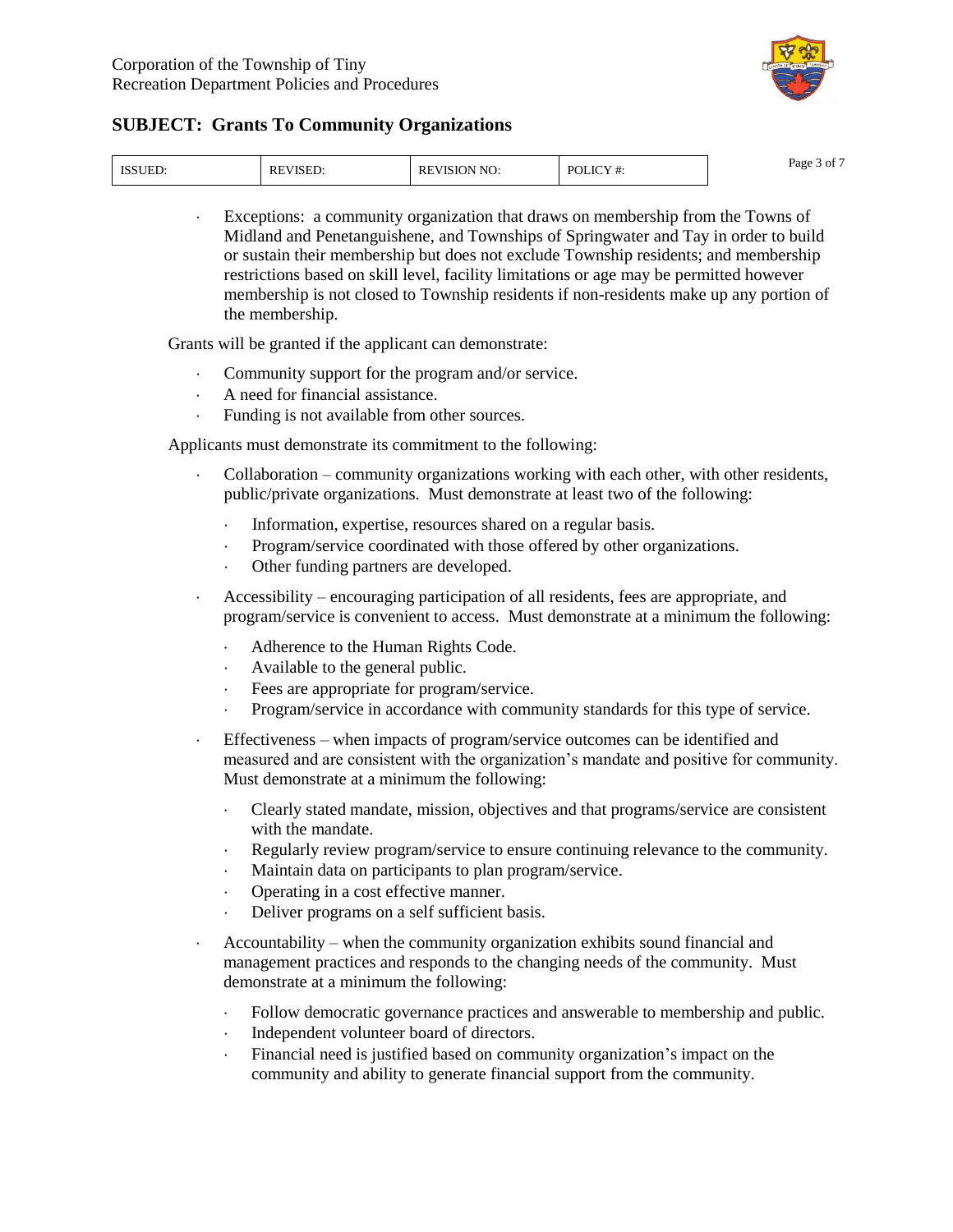

| <b>TCCLIEF</b><br>NUED. | <sup>-</sup> VISED.<br>RЕ | N NO<br>REVISION | <b>JLICY</b><br>P∩l<br>1 #. | $\sim$ $-$<br>Page<br>$^{\circ}$ O1 $^{\circ}$ |
|-------------------------|---------------------------|------------------|-----------------------------|------------------------------------------------|
|-------------------------|---------------------------|------------------|-----------------------------|------------------------------------------------|

- Full disclosure of reserve funds and assets and how funds, particularly a municipal grant are/will be spent.
- Operates within an established business plan and/or budget process.
- Active pursuance of alternative sources of funding.
- Provision of financial statements as required.
- Clear process of how results of grant funding under this policy will be measured.

### **PROCEDURES:**

### **Operating Funding and One Time Special Project Funding:**

Community organizations must submit a request to the Recreation Department which at a minimum must include:

- A description of programs and services and how these benefit the Township of Tiny. In the case of Special One Time Special Projects, additional information is required including a detailed description of the community need, components of the project, expected levels of use etc.
- Evidence that establishes eligibility in terms of the Criteria outlined in this policy.
- A description of how the community organization intends to measure the success of the program/service and/or One Time Special Project.
- Specific financial information related to the community organization's expenses, revenue and assets is to be included. In kind donations dollar values should not be included in the community organization'sfinancial information, rather highlighted as a separate revenue source in application description.
- Attach to the application:
	- Statement of the community organization's goals and objectives, constitution and bylaws or in the case of a new community organization operating guidelines.
	- Names, addresses, telephone numbers of all members of the Board of Directors.
	- Minutes of the Board/Executive meeting at which the application was approved.
	- Financial information including:
		- Budget for upcoming year.
		- Financial statement for the previous year (for grants in excess of \$20,000 the statement must have been reviewed by a professional auditor accountant).
		- Year to date financial statement.
		- Statement disclosing all assets and reserve funds and any anticipated year end forecast.
		- A funding forecast over the next two years. This forecast is to include business plans (if available) revenue and expense projections to illustrate how the community organization intends to continue to be financially viable.
		- Other sources and the amount of expected grant funding.

# **Leadership Training:**

 Applicants will be considered on a first come, first served basis and be directly related to the level of budget funding available in any given year.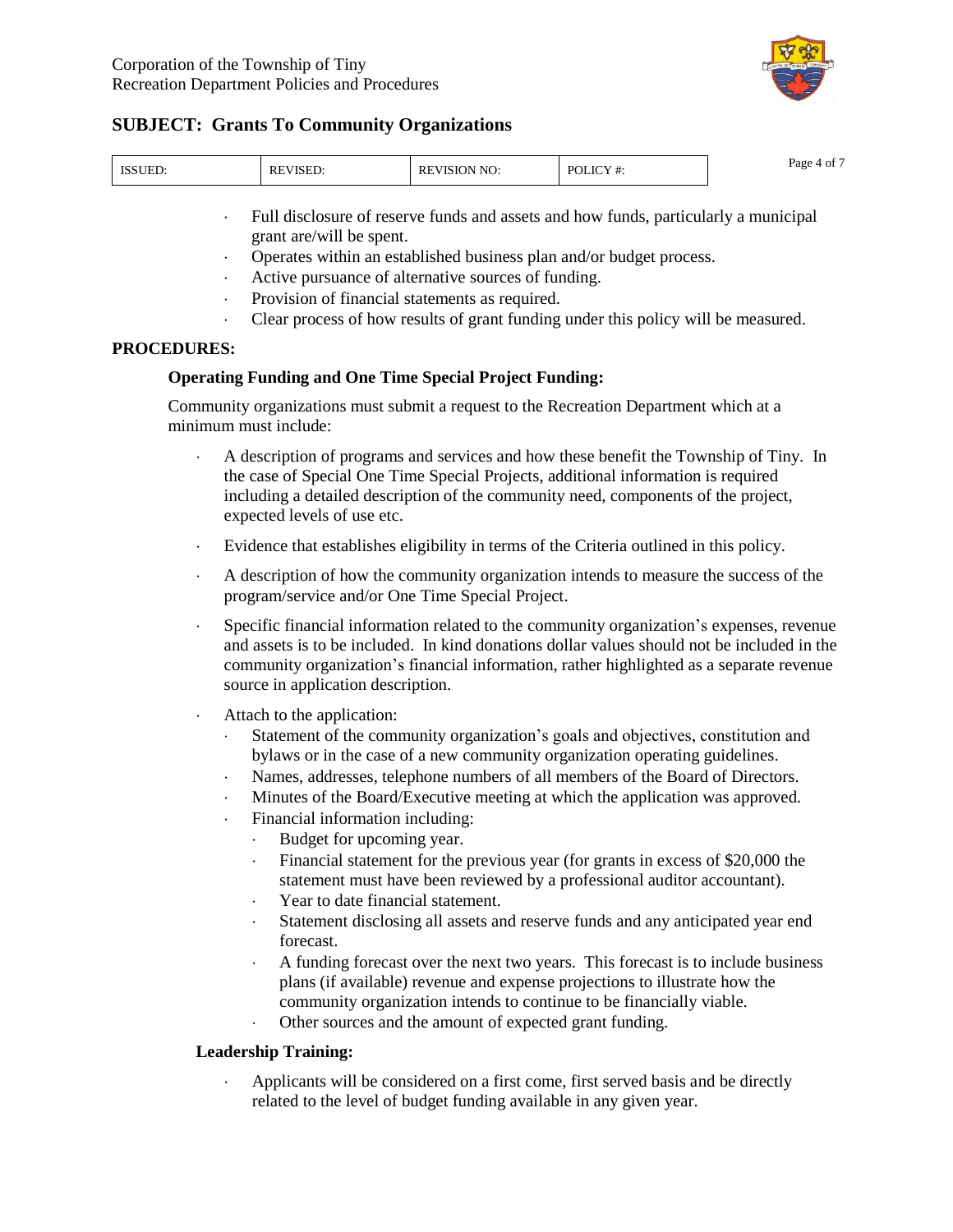

| <b>ISSUED:</b> | <sup>-</sup> VISED.<br>RE | <b>EVISION NO:</b><br>RE. | JLICV<br>P∩I<br>ι π. | $\sim$ $-$<br>Page 5<br>or ( |
|----------------|---------------------------|---------------------------|----------------------|------------------------------|
|----------------|---------------------------|---------------------------|----------------------|------------------------------|

- Applicant must submit an Application For Leadership Training Assistance (Appendix A to this policy) to the Recreation Department within two weeks of successful completion of the training event, accompanied with copies of completion certificate and official receipt.
- Upon approval, grants will be provided in one lump sum payment for an organization requesting funding for multiple participants recipients.

#### **APPROVALS**

Requests will be reviewed by the Recreation Department to determine if the community organization is eligible (additional consultation with the community organization will be initiated if additional information is required). If the community organization is eligible, the Recreation Department will forward the request to Township Council for review and approval. Applicants may make a deputation to Township Council regarding the staff recommendation.

The community organization will be advised in writing of Council's decision and if approved, funding will be promptly distributed to the community organization.

If a community organization receives funding and subsequently disbands, assets must be disposed of in a responsible manner that meets with the approval of the Township.

If Council does not approve the request, proponents may appeal the decision by requesting a further deputation to a regularly scheduled Council meeting. Following deliberation on the appeal presentation, Council's decision will be final, with no further appeals permitted.

#### **PAYMENT**

Community organizations receiving grants of less than \$20,000 will receive a cheque for the total amount awarded within one month following approval unless other specific recommendations are determined by Council. Unless otherwise recommended by Council, applicants eligible for a grant of over \$20,000 will receive seventy five percent of the total amount approved within one month following approval. Twenty five percent will be held back until the community organization has provided audited financial statements to verify that the monies expended were spent according to Council's intent.

Council reserves the right to adjust the progress and final payment schedule in the event that unexpected budget cuts are required subsequent to the approval.

#### **MONITORING**

Grants may not be used for purposes other than the purposes approved by Council. If the grant is used for a purpose other than that approved by Council, the grant must be repaid.

Community organizations may be required to return any portion of a grant not expended in the term approved.

Reconciliation of expenditures must be completed by the community organization for each grant awarded. This is to include: financial statements and where appropriate receipts verifying that the funds were expended according to Council resolution and information contained in the approved application. This information must be approved by the community organization's Board of Directors.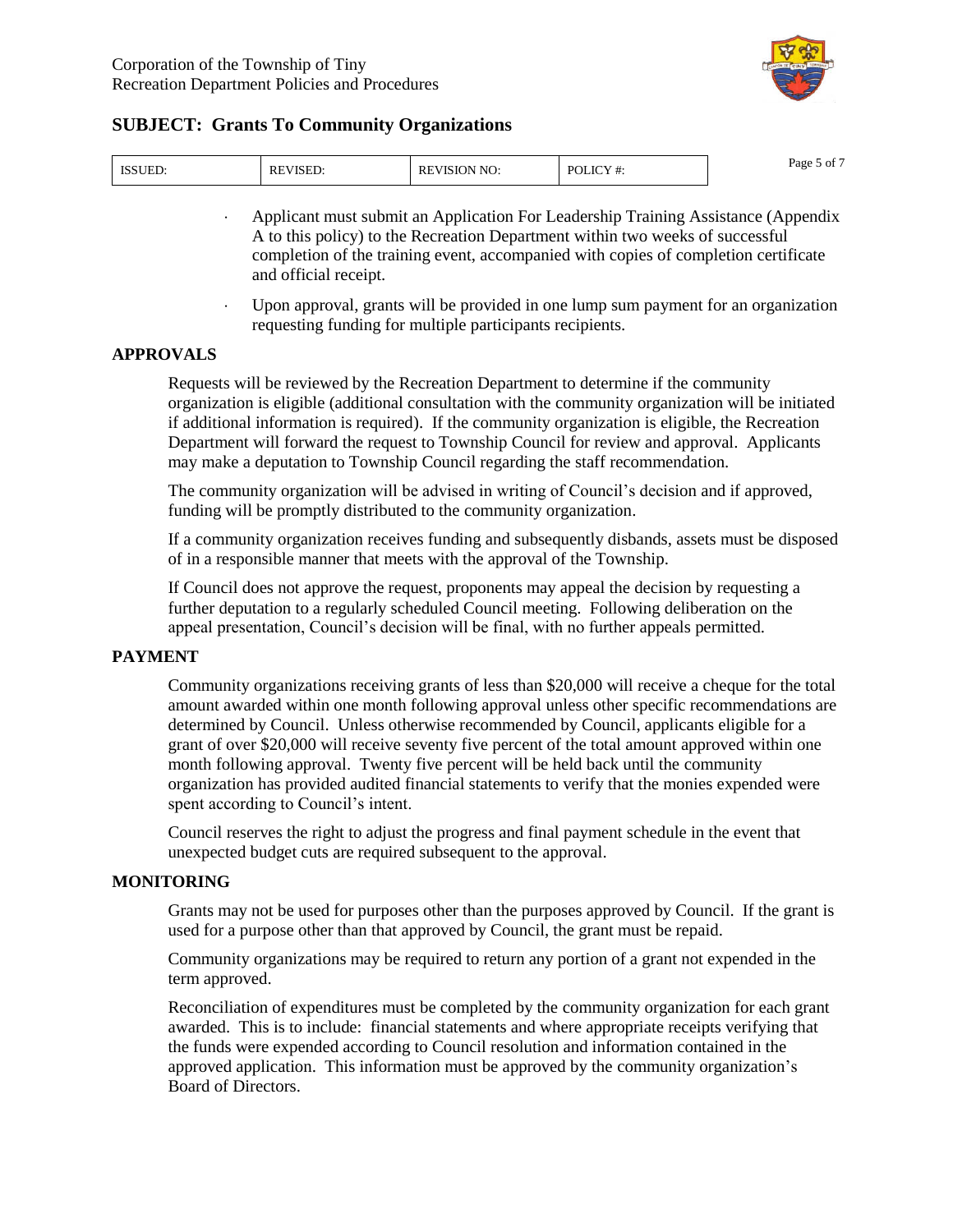

| <b>ISSUED.</b> | <b>REVISED:</b> | <b>IVISION NO:</b><br>re | POLICY #:<br>ι π. | $\sim$ $-$<br>Page<br>0 OI |
|----------------|-----------------|--------------------------|-------------------|----------------------------|
|----------------|-----------------|--------------------------|-------------------|----------------------------|

Community organizations will submit to the Recreation Department by December  $15<sup>th</sup>$  of the year in which the grant was awarded, verification that how the impact of funding (as outlined in the Accountability Criteria) was achieved. Failure to submit this information will jeopardize the community organization's ability to obtain future funding.

The Recreation Department will prepare an annual Grants report and present to Council during budget deliberations outlining any grants that were not expended according to Council's direction.

### **RELATED DOCUMENTATION:**

**Sources of Information:** City of Mississauga, Town of Port Hope, Township of Tay, Town of Ajax, City of Niagara Falls, Town of Halton Hills.